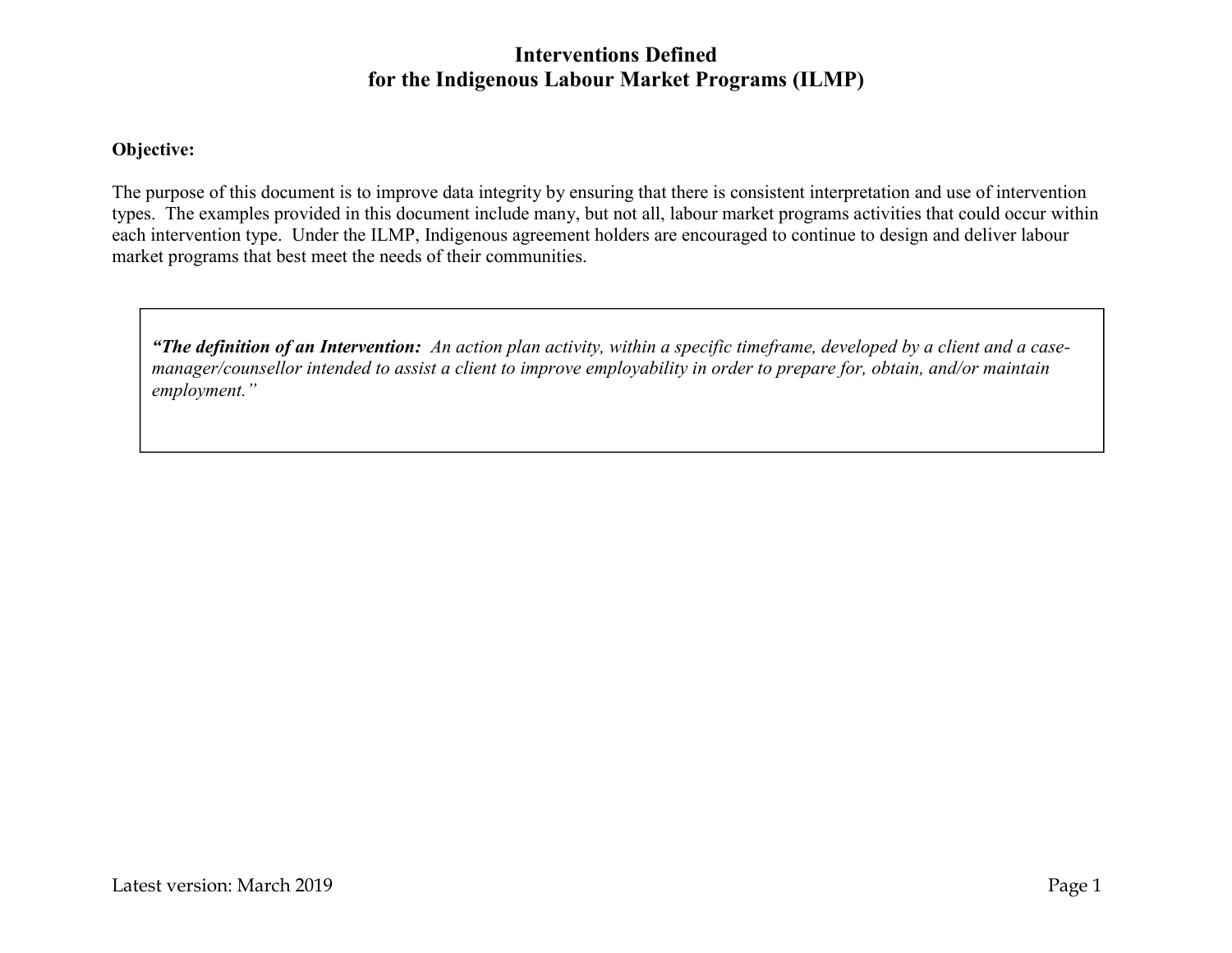**20. Pre-Career Development:** Developmental activity or activities engaged by a client that moves the client along towards being ready, willing and able to work. Activities under this intervention include, but are not limited to: language, life skills, cultural awareness etc.

*Employability Dimension - Career Decision:* Is an assessment by the employment counsellor of the skills demonstrated by the client to make an **informed** career choice. Informed choice means the client understands the physical and mental challenges associated with different occupations and is knowledgeable of labour market conditions (labour market supply and demand for the occupation, wage scale, competencies required by the occupation, etc). In making the assessment, the employment counsellor is required to review if the client has a realistic goal and the ability to research alternative occupational choices.

1. **Career Research and Exploration:** An activity or activities engaged in by the client at the direction of the counsellor intended to provide the client with background information and data on career opportunities, employment prospects, qualifications, requirements and benefits for different jobs and/or local and regional employers and employment opportunities in order to assist the client make informed career decisions. This can be done individually or through group sessions.

This intervention could include teaching a client how to find labour market information, the programs and services clients are eligible for, conducting self-discovery exercises to identify the values and interests of the client, taking non-diagnostic tests (ex: choices program), etc.

- 2. **Diagnostic Assessment:** Client is to take a specific test to assist in the determination of a career choice, such as: language, literacy, workplace essential skills (e.g. TOWES), Myers Briggs personality test, learning disability assessments, etc.
- 3. **Employment Counselling:** Providing the client, within the context of an Action Plan, with the advice and support of a designated employment counsellor to assist the client to arrive at a suitable career choice.

Note: Employment Counselling will not have a direct cost associated with it as it is paid through employee wages/salaries.

*Employability Dimension - Skills Enhancement***:** Provides clients with the necessary skills and qualifications that are needed to enter and perform in a chosen occupation by enrolling them in the appropriate training or education program.

- 4. **Skills Development- Essential Skills:** A program of instruction designed to enhance one or more Essential Skills to a level required by the specific job or occupation that the client is seeking. Essential Skills provide the foundation for learning all other skills and enable people to evolve with their jobs and adapt to workplace change. ESDC has identified nine essential skills and has established essential skill levels required for each NOC occupation. ESDC's nine essential skills are:
	- 1. *Reading Text*: Refers to reading material that is in the form of sentences or paragraphs and generally involves reading notes, letters, memos, manuals, specifications, regulations, books, reports or journals.
	- 2. *Document Use*: Refers to tasks that involve a variety of information displays in which words, numbers, icons and other visual characteristics (e.g. line, colour, shape) are given meaning by their spatial arrangement. For example, graphs, lists, tables, blueprints, schematics, drawings, signs and labels are documents used in the world of work.
	- 3. *Numeracy*: refers to the clients' use of numbers and their being required to think in quantitative terms.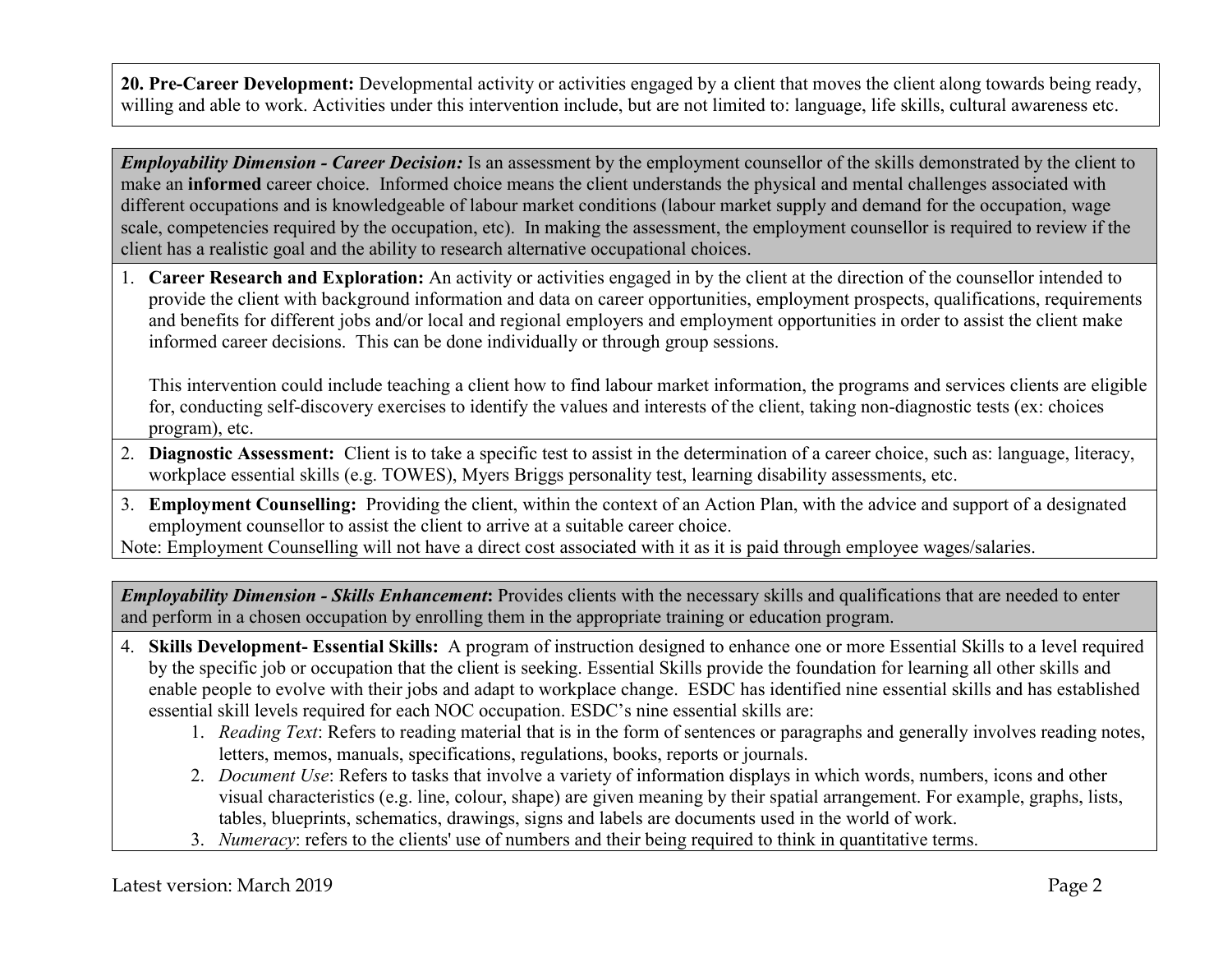- 4. *Writing*: Includes writing texts and writing in documents (for example, filling in forms) and non-paper-based writing (for example, typing on a computer).
- 5. *Oral Communication*: Pertains primarily to the use of speech to give and exchange thoughts and information by workers in an occupational group.
- 6. *Working with Others*: Examines the extent to which employees work with others to carry out their tasks. Do they have to work co-operatively with others or do they have to have the self-discipline to meet work targets while working alone.
- 7. *Continuous Learning*: Examines the requirement for workers in an occupational group to participate in an ongoing process of acquiring skills and knowledge. Continuous learning tests the hypothesis that more and more jobs require continuous upgrading, and that all workers must continue learning in order to keep or to grow with their jobs. If this is true, then the following will become essential skills: knowing how to learn; understanding one's own learning style; and knowing how to gain access to a variety of materials, resources and learning opportunities.
- 8. *Thinking Skills*: Differentiates between five different types of cognitive functions. However, these functions are interconnected.
- 9. *Computer Use*: Indicates the variety and complexity of computer use within the occupational group.

An Essential Skills program need not address all nine essential skills to be considered an Essential Skills program. Normally, such programs seek to enhance a client's abilities on a set of essential skills (e.g. literacy, numeracy and document use) to levels required by the job or occupation that the client is seeking to enter or for which he/she wishes to be trained. For more information on the nine esstential skills, please visit the Canada.ca website.

- 5. **Skills Development – Academic Upgrading:** A program of instruction designed to enable the client to obtain high school credits or academic qualifications required to pursue further post-secondary instruction or training. Could be referred to as adult education, either to acquire a high school diploma or **General Educational Development** (GED), or to acquire secondary school pre-requisites needed to enroll in vocational training and/or post secondary training programs.
- 6. **Work Experience - Job Creation Partnerships:** Is a financial assistance program that seeks to enable unemployed persons to gain work experience by creating temporary jobs. Project activities should benefit both the participant and the community and must therefore be limited to partnerships with public sector and non-profit employers; no private companies. This will also improve the client's long-term employment prospects.
- 7. **Work Experience - Wage Subsidy:** Is a financial assistance program that has as its objective encouraging employers to hire individuals in order to provide them with direct work experience and/or on-the-job training. The employer receives a wage subsidy to hire the client for a specific length of time, with the object of providing the client with sufficient skills to find employment at the end of this time either with the same employer or another.
- 8. **Work Experience – Student Employment:** Interventions designed to provide employment to students during school breaks or while still in school, such as the Student Summer Employment Program or the Internship Program. An individual student is provided with an opportunity to develop and enhance employability and occupational skills with practical, on-the-job experience. Employers are generally provided with a wage subsidy to encourage the hiring of these students. Students can be working during the school year or during the summer months and must be enrolled in full-time studies.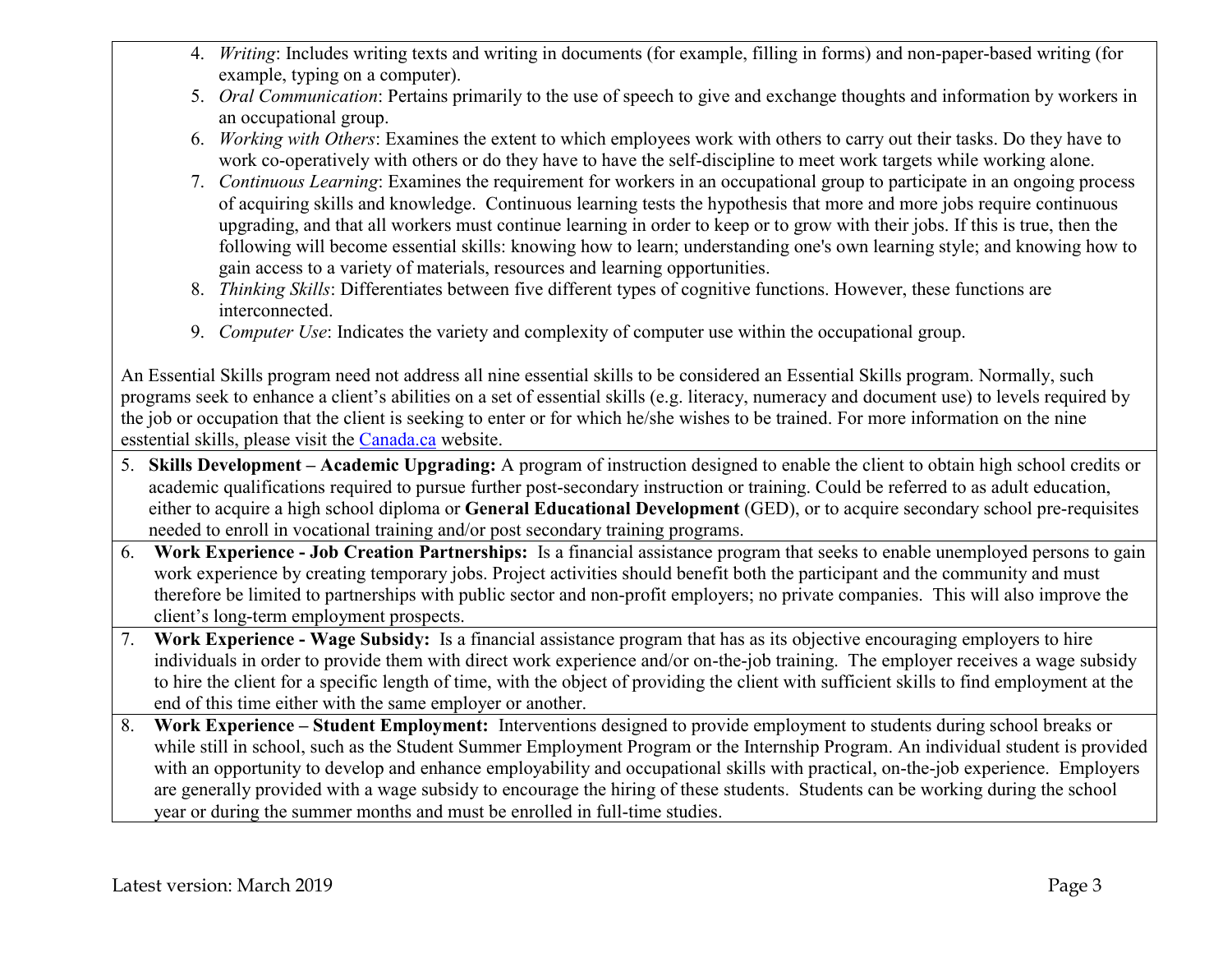- 9. **\*Occupational Skills Training – Certificate:** Interventions related to a program of study leading to a certificate from a provincially recognized university, college, institute or school, either public or private. A certificate program is distinguished from a diploma program primarily by the amount of time the client takes to earn the certificate. A certificate program is typically one academic year in length and, in cases where it is less than an academic year; there are typically minimum length requirements that vary from jurisdiction to jurisdiction. The Colleges and Institutes Canada has a searchable program database that describes programs delivered by its member institutions, which can be located at https://www.collegesinstitutes.ca/our-members/list-of-degrees. Please note that the program listing may not be current at any given time and that many colleges do not indicate the level of certification in the program title. Workshops and short courses that are recognized by a certificate of attendance or some similar document are not included in this category.
- 10. **\*Occupational Skills Training – Diploma:** Interventions related to a program of study leading to a diploma from a provincially recognized university, college, institute or school, either public or private. A diploma program, in addition to be non-degree in nature, is distinguished from a certificate program primarily by the amount of time the client takes to earn the diploma. A diploma program is typically greater than one academic year in length. The Colleges and Institutes Canada has a searchable program database that describes programs delivered by its member institutions, which can be located at https://www.collegesinstitutes.ca/ourmembers/list-of-degrees. Some universities award non-degree recognition in the form of certificates that recognize learning outcomes from programs that are greater than one year in length.
- 11. **\*Occupational Skills Training – Degree:** Interventions related to a program of study leading directly to an undergraduate or graduate degree from a recognized degree-granting institution.
- 12. **\*Occupational Skills Training – Apprenticeship:** Interventions related to pre-apprenticeship training or apprenticeship technical training in a designated trade. This intervention does not cover the practical training of an indentured apprentice that occurs on the job. It also does not cover a pre-employment training intervention that is not recognized as credit towards a designated trade. A listing of all designated trades in Canada is available at http://www.ellischart.ca/ . Also a list of definitions relating to apprenticeship can be found in Annex A of this document.
- 13. **Occupational Skills Training – Vocational / Industry Recognized**: Interventions related to formal skills instruction that may provide certificates of completion, tickets and/or licenses which may be professionally recognized, but are not normally recognized by post-secondary institutions or counted as academic credits in post-secondary programs or apprenticeship programs. Examples include: driver's training, First Aid/CPR training, safety training, customized pre-employment training (e.g. Mining Essentials) and some professional accreditation programs offered by the private sector (e.g. Microsoft, Canadian Securities Institute).
- 14. **Self-Employment**: An intervention that provides direct financial assistance, business training or professional support to enable a client start his/her own business or continue in a career of self-employment. Assistance may include providing support for training in

-

<sup>\*</sup> **Occupational Skills Training Investments:** Investments in occupational skills for clients through formal training are categorized according to the level and/or type of certification earned by the client. It is the responsibility of the counselor/case manager to be able to distinguish between the various types of training interventions in order to categorize any particular intervention. Generally, formal training is delivered by public and private universities, colleges, institutes and schools that are created and/or recognized by their respective province or territory. It is the combination of academic credentials and occupational preparation that allow for the use of five different types of interventions.